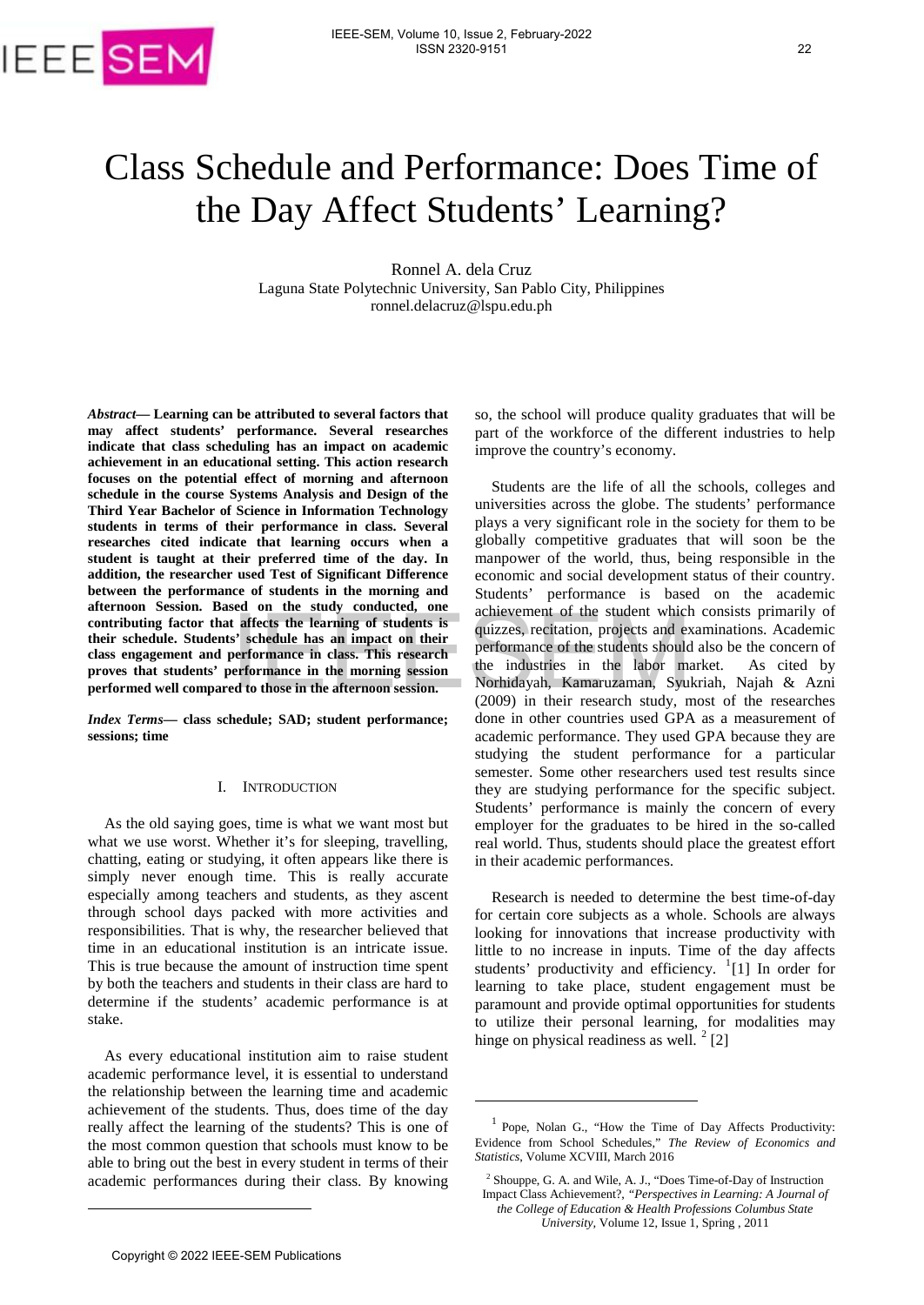Students' learning is based on several factors such as instructors' mastery of the subject students' interest to the subject, class schedule, and the attendance in class of both the students and instructor. In this research, the researcher has focused on the effect of learning based on their class schedule. Specifically, does the learning in morning session differ to the afternoon session? One way to make this assessment is to find out what the students think about the value of block scheduling on their own learning. Another way is to compare the students' performance between the morning and afternoon class at the end of the semester. The researcher chose to do the latter and find out how well the students performed in class if assigned either morning or afternoon session.

Since the researcher believed that there is the possibility that class schedule affects the students' academic achievement, this research study focuses mainly on the performance of the students enrolled in the course Systems Analysis and Design at Laguna State Polytechnic University – San Pablo City Campus – College of Computer Studies during the Academic Year 2016 – 2017. To measure the students' academic performance, the researcher used data from their quizzes, recitation, project, attendance and final exam of the students during the whole semester.

The main aims of the study are (1) to determine if there is a difference between students scheduled in the morning and afternoon session in terms of their academic performance; (2) to help the faculty in-charge in creating schedule for IT professional subjects for the next academic year based on the students' performance; and (3) to document the findings and further analyze the performance of students between morning and afternoon sessions.

Class schedule in Laguna State Polytechnic University – San Pablo City Campus has a block class scheduling method. Block scheduling is a form of scheduling that is commonly being used in higher educational setting in the Philippines. Each class is scheduled for a longer period of time (e.g. 60 minutes instead of 30-45 minutes). A single class will meet either for a number of days or daily classes rotates through a changing daily cycle. Instructors and students are selectively placed at a certain time of the day. In the College of Computer Studies, the course Systems Analysis and Design is scheduled for four (4) sections (3A, 3B, 3C and 3D) in two sessions, morning and afternoon. For the morning class, Bachelor of Science in Information Technology 3A and 3D is scheduled, while Bachelor of Science in Information Technology 3B and 3C was in the afternoon session. This type of scheduling is convenient on the part of the scheduler and the instructors. In addition, this works also for the scheduling of rooms in the college. The main aims of the study are (1) to determine if<br>  $\frac{1}{2}$  continuous are the solution and the period performance in class. It is a<br>
in difference between since that a the person in change in creating<br>  $\frac{1}{2}$  is a d

Systems Analysis and Design is one of the professional subjects in the program Bachelor of Science in Information Technology. It is designed for the students to analyze data flow systematically, transform and store data into output information in the context of a particular business. It is being taught to analyze, design and implement improvements in the support of users and the functioning of business that can be accomplished through the use of computerized information systems. According to Ramakrishnan (2012), Systems Analysis and Design (SAD) is a broad term for describing methodologies for developing high quality Information System which combines Information Technology, people and Data to support business requirement. The SAD technique is not only limited to IT systems and can be used to create just about anything. [16]

#### II. STATEMENT OF THE PROBLEM

This research aimed to examine the potential effect of morning and afternoon schedule in the course Systems Analysis and Design of the Third Year Bachelor of Science in Information Technology students at Laguna State Polytechnic University – San Pablo City Campus in terms of their academic performance in the class.

## III. SIGNIFICANCE OF THE STUDY

In general, instructors can use this research as basis in determining the reasons why students have poor and/or good performance in class. It is also a great avenue for the person in-charge in creating students schedule. Specifically, this research is important to the following:

College Dean. Results of this research can be of great help in developing the class schedule. It would serve as a guide for the college Dean to consider on which the students can perform better.

Subject Instructor. This research will help the subject instructors to understand the students' performance inside the classroom. This can also be helpful in planning what appropriate methods can be used for the students to perform better during class hours.

Students. This will be a great avenue for the students to perform well in class for the reason that the instructors are more prepared inside the class considering the schedule of the subject.

Future Researchers. This study may serve as valuable resource of data while conducting their studies.

In sum, this research may help to develop a conceptual framework for guiding efforts to improve students' academic performance, as it relates to the appropriate scheduling of the subject.

## IV. LITERATURE REVIEW

As mentioned in the introduction, students' performance can be based on many different factors. Many researchers discussed the different factors that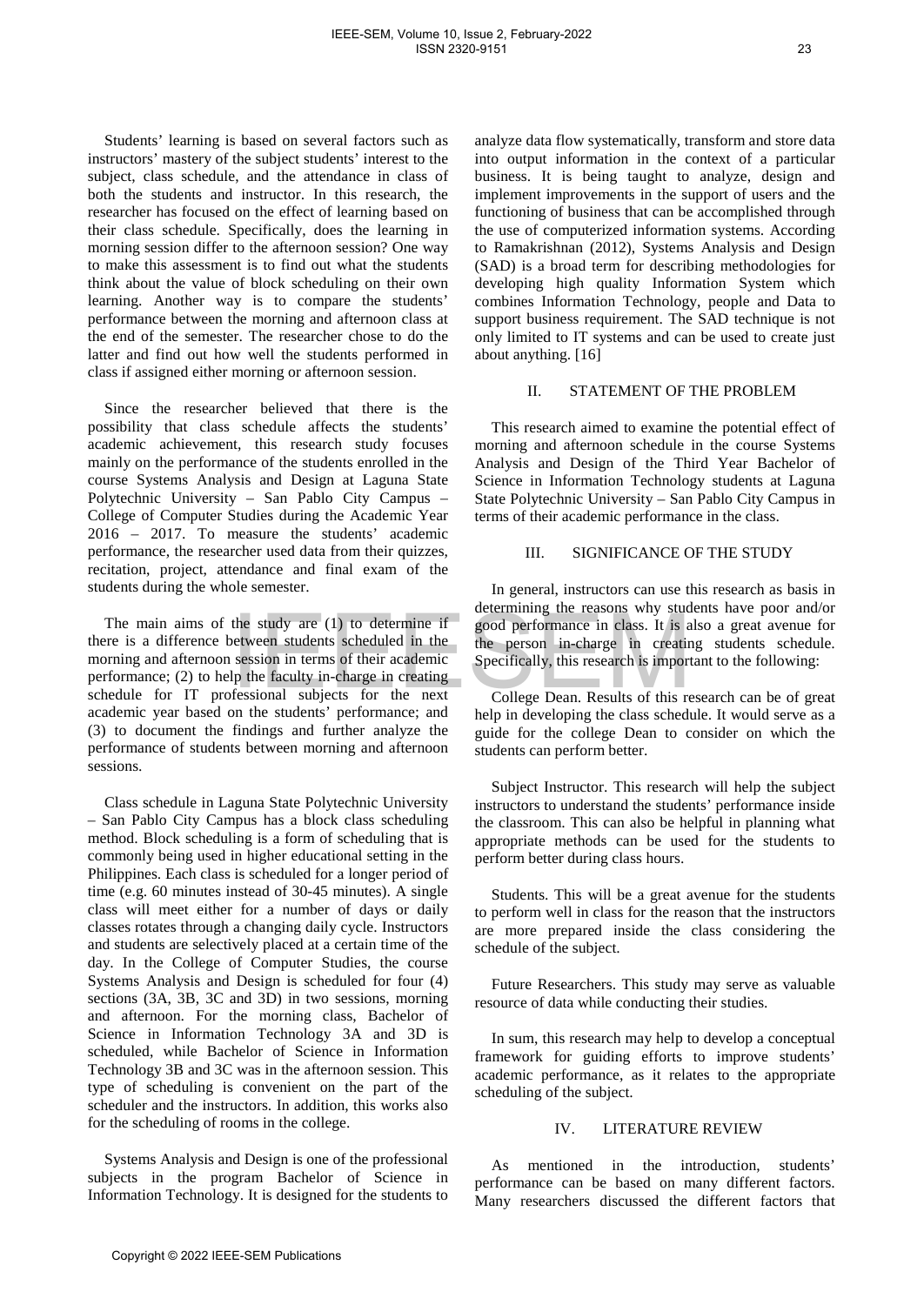affects the student academic performance in their research. These studies were performed to examine what are those factors that has a big influence on the students' academic excellence specifically with regards to the schedule of their classes. Also, the researchers believed that there are two types of student learners; (1) morning and (2) afternoon people. In this study, the researcher examined the impact of students' academic performance having morning and afternoon schedule.

Several studies have found out that students perform better during a particular time of the day. Researches that was conducted in the United Kingdom determining whether college students performing at a preferred time of day would show better achievement in morning, intermediate or evening hours. Students who are scheduled in the morning outperformed those who chose the afternoon session in terms of performance. However, scores for students in the morning and afternoon schedule were not significantly different. Based on the National Education Commission on Time and Learning (2005), the impact of class time lengths on student achievement appears to be a complex issue with no definitive answers. A major theme across many of the studies reviewed is that the amount of instructional time is not so important as how that time is spent.

According to Baker (2004), as cited by Duran (2015), time can be interpreted as a resource and, as such, the amount of time devoted to the education of student is often examined as a separate and central resource in the educational process.

According to Retting, Michael, a professor in Emeritus James Madison University, time is one of those factors that influence students' achievement. He stresses that the school should strive for a school schedule that is flexible enough to provide more learning time to improve the performance of the students. A study conducted by psychologists, Serge Onyper and Pamela Thacher at St. Lawrence found some statistical data proving a correlation between class time and preformance. She concluded that "for every hour of class that you have later, you get about a .02 difference, so three hours of difference between class start times will result in a .06 diffference in grades" (Reimold 1). cocording to Baker (2004), as cited by Duran (2015),<br>
associated ofference and the simulations. And the simulations of the<br>
can be imperpendent of simulations and space and space and space and the simulations of<br>
can be i

<span id="page-2-0"></span>Systems Analysis and Design is one of the professional subjects in the program Bachelor of Science in Information Technology. It is designed for the students to analyze data flow systematically, transform and store data into output information in the context of a particular business. It is being taught to analyze, design and implement improvements in the support of users and the functioning of business that can be accomplished through the use of computerized information systems.

Research has indicated that due to changing sleep patterns during adolescence, academic gains can be

achieved by starting school.  ${}^{3}[1]$  ${}^{3}[1]$  ${}^{3}[1]$  Some have interpreted the finding that later school start times increase students' academic performance as implying that given a school start time, students perform better in the afternoon than in the morning.  $4 \times 3$  $4 \times 3$  However, this hypothesis has not been tested empirically.

In a study by Lynch (1981), he found out that the greatest influence on reduction of absenteeism resulted from matching the time preferences of students with their English course schedules. Absenteeism as cited in the introduction is one of the many factors that affect student performance.  $5$  [4]

Most of the researchers found out that students' schedule plays a significant role in students' achievement. When students were taught at times matching their learning style preferences, scores were significantly higher on achievement tests. If time is viewed as a resource and can be influenced to support high quality instruction, preferred time of the day is much more likely to result in improved learning.  $6$  [5]

In the study of Norhidayah, Kamaruzaman, Syukriah, Najah & Azni (2009), there are several ways to determine student academic performance which are cumulative grade point average (CGPA), grade point average (GPA), tests and others. And he also cited in Ervina and Othman study in 2005, that in Malaysia, researchers evaluate the student academic performance based on CGPA. [6] Other researchers assessed the performance of the students through the previous year result or the outcome of a particular subject (Tahir, S., & Naqvi, S. R., 2006; Tho, 1994). [7]

Several studies have already conducted to weigh up if academic schedules really affect the academic performance of the students. Several factors can be considered to be able to formulate conclusions about this position. In the study conducted by Arnold, D. E. (2002) he compared traditional and block scheduling and examined if these scheduling can affect the academic performance of the students. [8] The results states that comparisons showed no significant increase in students' test scores over time associated with the alternating schedule. Although school leaders may find some improvement in the initial year of implementation, improvements may be negated by decreased

 <sup>3</sup> Pope, Nolan G., "How the Time of Day Affects Productivity: Evidence from School Schedules," *The Review of Economics and Statistics*, Volume XCVIII, March 2016

<sup>4</sup> Carrell, Scott E., Teny Maghakian, and James West, "A's from

Zzzz's? The Causal Effect of School Start Time on the Academic Achievement of Adolescents," *American Economic Journal: Economic* 

*Policy 3*, pp. 62-81, 2011<br><sup>5</sup> Lynch, P. K., An Analysis of the relationships among academic achievement, attendance, and the learning style time preferences of eleventh and twelfth grade students identified as initial or chronic truants in a suburban New York School District, 1981

 $6$  Johnston, H., Research brief learning time and student achievement," *Education Partnerships Inc.,* retrieved from hhtp://www.educationpartnerships.org, 2009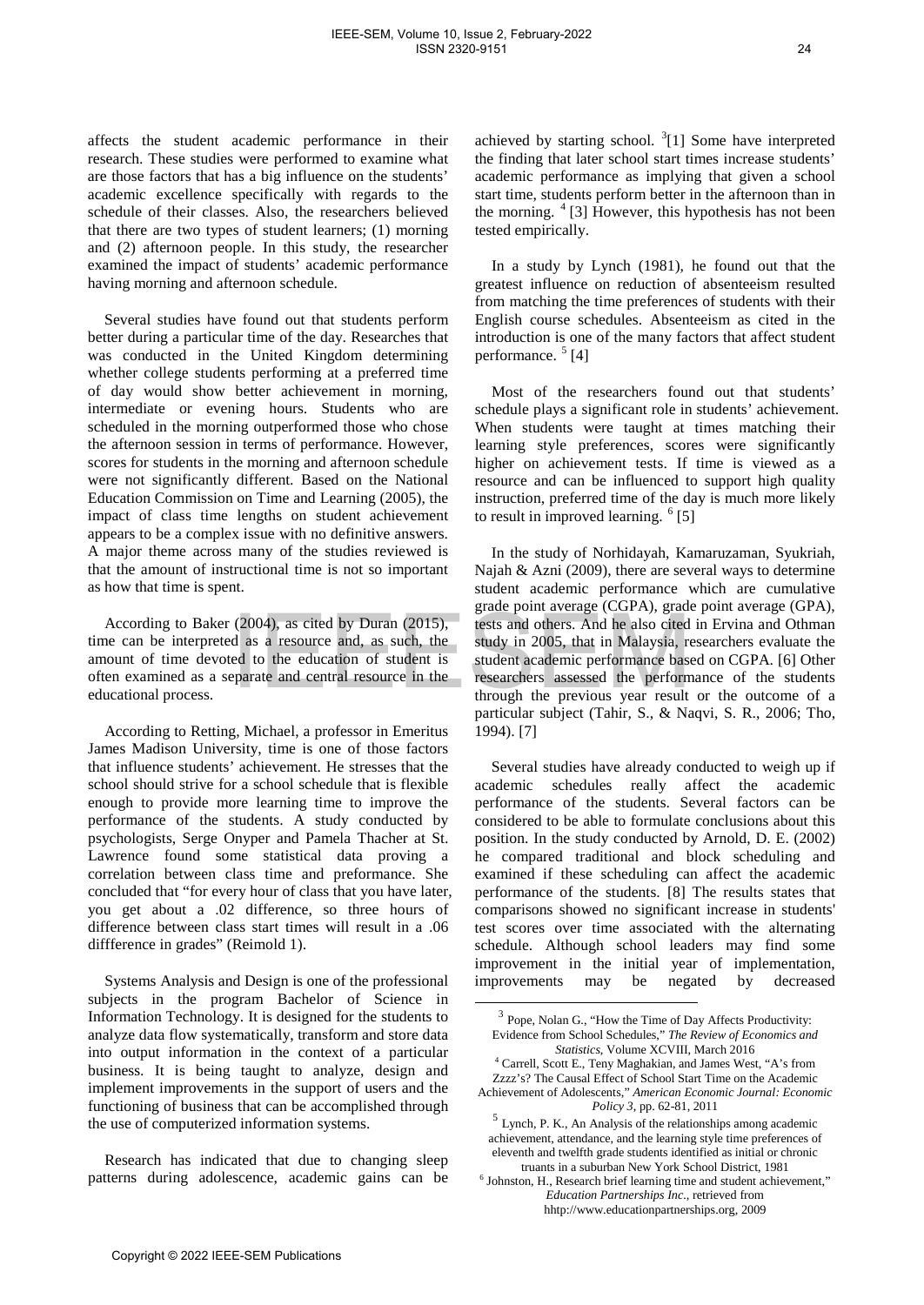improvement rates in later years. Even in the new platform to deliver lectures and lessons which is through online scheduling is vital part to see whether it is effective or not. Like in the study of Baker (2019) et al. in which they conducted an experimental analysis of a time management intervention in the schedule lecture watching in online classes and tests if there is improvement with the students' academic performance. Results indicate the intervention had positive effects on initial achievement scores; students who were given the opportunity to schedule their lecture watching in advance scored about a third of a standard deviation better on the first quiz than students who were not given that opportunity. These effects are concentrated in students with the lowest self-reported time management skills. [9]

In addition, Henebry, K. (1997) also conducted a study "The Impact of Class Schedule on Student Performance in a Financial Management Course". The study analyzes student performance in classes scheduled 1 day a week, 2 days a week, and 3 days a week. The results indicate that students have a better chance of passing the course when a class schedule meets more than once a week. [10] Meanwhile, Klein, J. (2004) conducted a study "Planning middle school schedules for improved attention and achievement" The present study examines the relationship between time of day and scholastic performance in middle school. The progress of 850 seventh and eighth grade students in academic subjects taught at different hours of the day was studied. Mean achievement, as expressed in final grades, rose moderately from morning lessons to those conducted at later hours. Significant but temporary declines in achievement were observed immediately after the 10:00 recess and again during the 13:00 lesson. Variance within classes increased sharply during the day. [11] Commance in middle school. The progress of 850<br>
for instructors' class record constraint and eighth gradient subcatential and eighting and different hours of the day was sudided. Mean Data gatheed were from the reverse th

Though, not all students are performing at a common time. And also, schools like Laguna State Polytechnic University – San Pablo City Campus are not set up to match every student's preferred schedule. Thus, there is a need for this kind of research showing the best time for a particular subject to be scheduled with the best time for the active participation and learning of students.

## V. METHODOLOGY

This research focuses mainly on the performance of the one hundred ten (110) students enrolled in the subject, Systems Analysis and Design based on their final grades. The participants in the study were students from the College of Computer Studies of Laguna State Polytechnic University – San Pablo City Campus taking up Bachelor of Science in Information Technology enrolled in the subject Systems Analysis and Design. The students are currently in their third year in the University.



As seen in Fig. 1, there were four (4) sections (3A, 3B, 3C and 3D) enrolled and each section comprised of twenty-seven (27), thirty-one (31), twenty-seven (27) and twenty-six (26) students, respectively. Bachelor of Science in Information Technology 3A and 3D is scheduled in the morning session while Bachelor of Science in Information Technology 3B and 3C was in the afternoon session.

For this research, the researcher used data from the quizzes, recitation, project, attendance and final exam of the students during the First Semester 2016-2017.

The length of the study was done within two (2) semesters. In semester one (1), data was obtained from the instructors' class record consisting of the students' quizzes, recitation, project, attendance and final exam. Data gathered were from the records of the students having morning and afternoon sessions. In semester two (2), assessment and analysis of the data gathered were conducted.

In addition, the researcher used Test of Significant Difference between the performance of students in the morning and afternoon Session. The t test is one type of inferential statistics that is used to determine whether there is a significant difference between the means of two groups. In other words, we used a t test to compare the compare the performance of the students. With a t test, we have one independent variable and one dependent variable. The independent variable (schedule) and the dependent variable would be the performance or grades of the students.

Test of Significance have been used as a reliable statistical tool in very different researches. Like in the study of Bakan (1966), in which he used test of significance in a Psychological research. The result of his study states that the test of significance does not provide the information concerning psychological phenomena characteristically attributed to it; and a great deal of mischief has been associated with its use. [12] Meanwhile, Fan, J., & Lin, S. K. (1998) conducted a study with the application of test significance in curving data. They have examined that if new statistical challenge includes testing whether there is any statistically significant difference among these sets of curves. In their study, they have proposed some new tests for comparing two groups of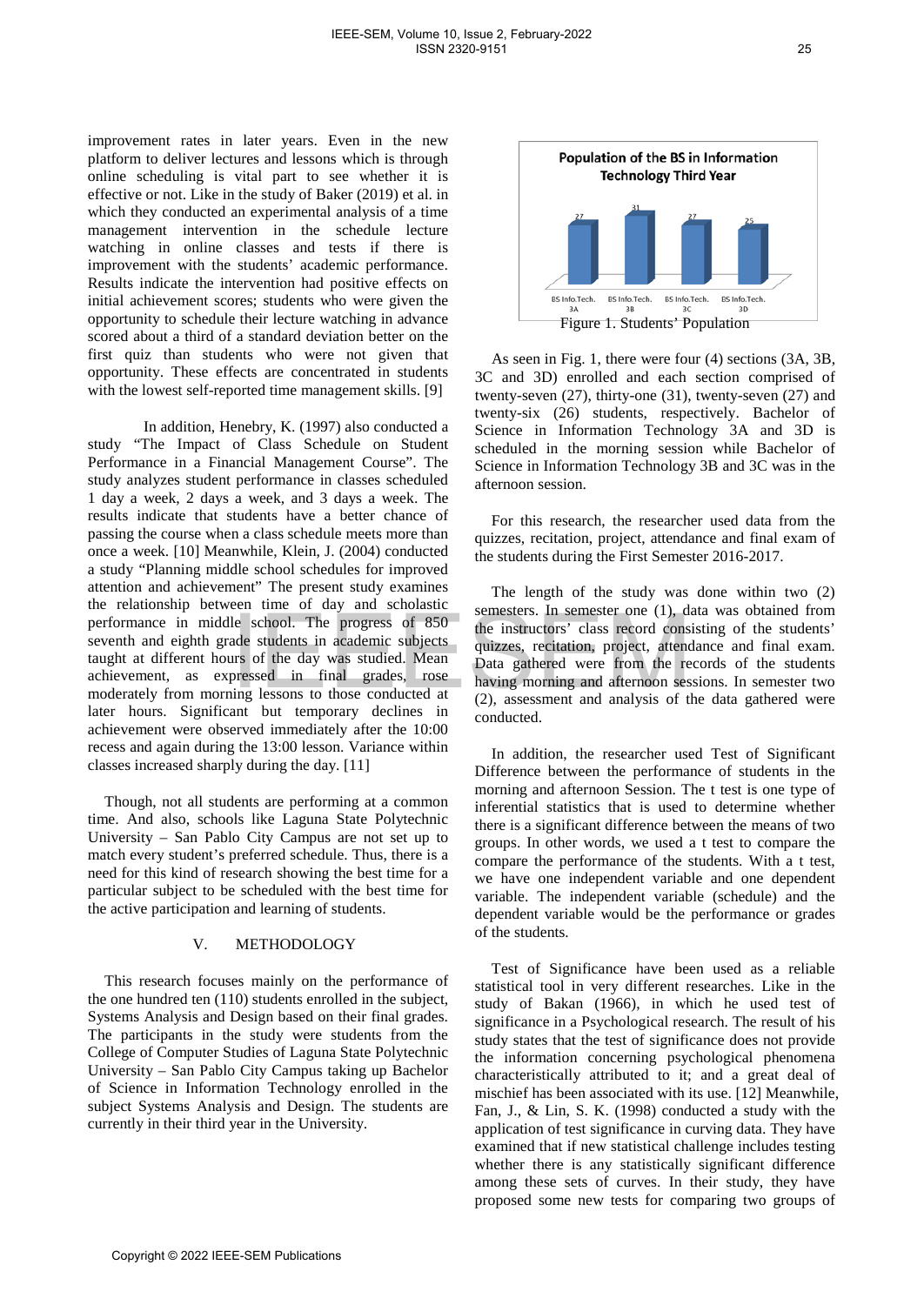curves based on the adaptive Neyman test and the wavelet thresholding techniques. In addition, there are some studies that uses test of significance associated with another statistical tool. [13]

A study conducted by Wakeling, I. N., & Morris, J. J. (1993) used test of significance for partial least squares regression. Partial least squares (PLS) regression is a commonly used statistical technique for performing multivariate calibration, especially in situations where there are more variables than samples. Choosing the number of factors to include in a model is a decision that all users of PLS must make, but is complicated by the large number of empirical tests available. [14] Even in the study conducted by Ohno, Y., Aoki, K., & Aoki, N. (1979) entitled " A Test of Significance for Geographic Clusters of Disease" wherein an approach for assessing the deviation from chance expectation of the geographic pattern actually observed on the map is described. A simple chi-square test is proposed, and its validity is substantiated by a Monte Carlo approach, which is derived analytically as a special case of Knox's test for space–time clustering. [15]

In this era of globalization and technological revolution, education is considered as a first step for every human activity. It plays a vital role in the development of human capital and is linked with an individual's well-being and opportunities for better living (Battle & Lewis, 2002). It ensures the acquisition of knowledge and skills that enable individuals to increase their productivity and improve their quality of life. This increase in productivity also leads towards new sources of earning which enhances the economic growth of a country (Saxton, 2000). There are variables inside and outside the school that needs to be considered by the educators. These variables are inside and outside school that affect students' quality of academic achievement. These factors may be termed as student factors, family factors, school factors and peer factors (Crosnoe, Johnson & Elder, 2004). Theory of Educational Productivity by Walberg (1981) determined three groups of nine factors based on affective, cognitive and behavioral skills for optimization of learning that affect the quality of academic performance: Aptitude (ability, development and motivation); instruction (amount and quality); environment (home, classroom, peers and television) (Roberts, 2007). Whether the method of teaching being used is traditional or outcome based education, the need to evaluate the effect of the methods used to the student achievement is still necessary. Related literatures mentioned in this study have established their arguments as to whether schedule has impact to the academic performance of the students. Arguments that is acceptable in their own premises. Measuring of academic performance of students is challenging since student performance is product of socio-economic, psychological and environmental factors. All of the research reviews support the hypothesis that student performance depends Continuum through the matrix of the method in the subject Systems Analysis and the sub-being and onportunities for being in an in the subject Systems Analysis and the tractions of the fit in the case in productivity and i

on different socio-economic, psychological, environmental factors.

## VI. RESULTS AND DISCUSSIONS

The purpose of this research is to find out how well the students performed in class if scheduled either morning or afternoon sessions. Below are figures that describe the findings for each class having morning and afternoon sessions.



Figure 2. Final Standing of BS in Information Technology 3A

Fig. 2 shows the performance of BS in Information Technology 3A having a morning schedule in the subject Systems Analysis and Design.



Figure 3. Final Standing of BS in Information Technology 3B

Fig. 3 shows the performance of BS in Information Technology 3B having an afternoon schedule in the subject.



Figure 4. Final Standing of BS in Information Technology 3C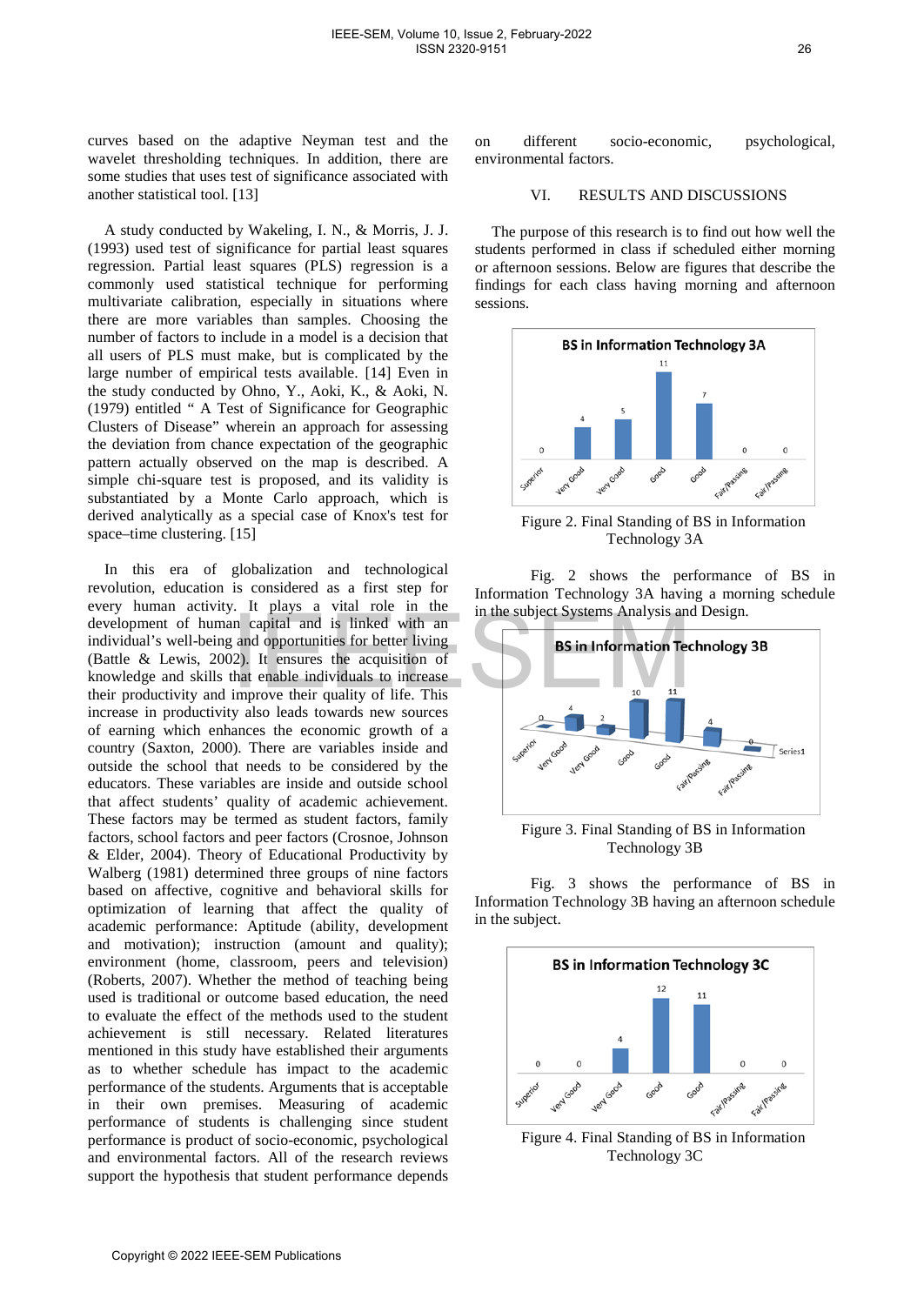Fig. 4 shows the performance of BS in Information Technology 3C having an afternoon schedule in the subject Systems Analysis and Design.



Figure 5. Final Standing of BS in Information Technology 3D

Fig. 5 shows the performance of BS in Information Technology 3D having a morning schedule in the subject Systems Analysis and Design.



Figure 6. Summary of the Final Standing of Students

| TABLE I. | <b>TEST OF SIGNIFICANT DIFFERENCE BETWEEN THE</b> |
|----------|---------------------------------------------------|
|          | PERFORMANCE OF STUDENTS IN THE MORNING AND        |
|          | <b>AFTERNOON SESSIONS</b>                         |

|                                                                                                              | Number of Stud<br><b>COLORATION</b>                                                                                                                                                                                                                                                                                                      |                  |                           |                                                                                                                                                                                                                                                                                                                                                                                                                                                      |          |                |                         |             |                     |                                                                    | $\ldots$<br>that the time of the day affect the le                           |
|--------------------------------------------------------------------------------------------------------------|------------------------------------------------------------------------------------------------------------------------------------------------------------------------------------------------------------------------------------------------------------------------------------------------------------------------------------------|------------------|---------------------------|------------------------------------------------------------------------------------------------------------------------------------------------------------------------------------------------------------------------------------------------------------------------------------------------------------------------------------------------------------------------------------------------------------------------------------------------------|----------|----------------|-------------------------|-------------|---------------------|--------------------------------------------------------------------|------------------------------------------------------------------------------|
|                                                                                                              | Chart Area                                                                                                                                                                                                                                                                                                                               | Super<br>ior     | Verv<br>Good Good         | Very                                                                                                                                                                                                                                                                                                                                                                                                                                                 |          |                | Good Good Fair/P Fair/P | assin assin |                     |                                                                    | VII.<br><b>RECOMMEND</b>                                                     |
|                                                                                                              | BS Info. Tech. 3D<br>BS Info. Tech. 3C                                                                                                                                                                                                                                                                                                   | $1\,$<br>$\circ$ | $\overline{7}$<br>0       | 6<br>4                                                                                                                                                                                                                                                                                                                                                                                                                                               | 7<br>12  | 3<br>11        | 0<br>0                  | 1<br>0      |                     |                                                                    | <b>Based</b><br>the<br>findings c<br>on                                      |
|                                                                                                              | BS Info. Tech. 3B                                                                                                                                                                                                                                                                                                                        | 0                | 4                         | $\overline{2}$                                                                                                                                                                                                                                                                                                                                                                                                                                       | 10       | 11             | 4                       | 0           |                     |                                                                    | recommendation that can be done                                              |
|                                                                                                              | BS Info. Tech. 3A                                                                                                                                                                                                                                                                                                                        | 0                | 4                         | 5                                                                                                                                                                                                                                                                                                                                                                                                                                                    | 11       | $\overline{7}$ | 0                       | 0           |                     |                                                                    | of the students during class is to                                           |
| TABLE I.                                                                                                     | Figure 6. Summary of the Final Standing of Students<br>Fig. 6 summarizes the performance of BS in<br>Information Technology 3A, 3B, 3C and 3D having<br>morning and afternoon schedule in the subject Systems<br>Analysis and Design.<br><b>TEST OF SIGNIFICANT DIFFERENCE BETWEEN THE</b><br>PERFORMANCE OF STUDENTS IN THE MORNING AND |                  | <b>AFTERNOON SESSIONS</b> | Technology Core and Professional<br>the morning. This will help b<br>instructors to have a fruitful and<br>inside the classroom. And also,<br>students in striving for their acad<br>recommended to do a research bas<br>that was mentioned in this study.<br>many factors that is also needed<br>determining the student performa<br>the researcher, mastery of the subje<br>the subject matter, and the attendar<br>students and instructor should |          |                |                         |             |                     |                                                                    |                                                                              |
| <b>SESSIONS</b>                                                                                              | N                                                                                                                                                                                                                                                                                                                                        |                  |                           | <b>Mean Rank</b>                                                                                                                                                                                                                                                                                                                                                                                                                                     |          |                |                         |             | <b>Sum of Ranks</b> |                                                                    | consideration.                                                               |
| Morning                                                                                                      | 53                                                                                                                                                                                                                                                                                                                                       |                  |                           | 46.30                                                                                                                                                                                                                                                                                                                                                                                                                                                |          |                |                         |             | 2454.00             |                                                                    | <b>ACKNOWLEDO</b>                                                            |
| Afternoon                                                                                                    | 58                                                                                                                                                                                                                                                                                                                                       |                  |                           | 64.86                                                                                                                                                                                                                                                                                                                                                                                                                                                |          |                |                         |             | 3761.00             |                                                                    |                                                                              |
| Total                                                                                                        | 111                                                                                                                                                                                                                                                                                                                                      |                  |                           |                                                                                                                                                                                                                                                                                                                                                                                                                                                      |          |                |                         |             |                     |                                                                    | This research paper is an action                                             |
|                                                                                                              | Mann-Whitney U                                                                                                                                                                                                                                                                                                                           |                  |                           |                                                                                                                                                                                                                                                                                                                                                                                                                                                      | 1023.000 |                |                         |             |                     |                                                                    | if there is a significant effect on t<br>students depending on their class s |
|                                                                                                              | Wilcoxon W                                                                                                                                                                                                                                                                                                                               |                  |                           | 2454.000                                                                                                                                                                                                                                                                                                                                                                                                                                             |          |                |                         |             |                     | great help to consider in making cla                               |                                                                              |
|                                                                                                              | Z                                                                                                                                                                                                                                                                                                                                        |                  |                           | $-3.158$                                                                                                                                                                                                                                                                                                                                                                                                                                             |          |                |                         |             |                     | The researcher would like to                                       |                                                                              |
| Asymp. Sig. (2-tailed                                                                                        |                                                                                                                                                                                                                                                                                                                                          |                  | .002                      |                                                                                                                                                                                                                                                                                                                                                                                                                                                      |          |                |                         |             |                     | thanks to the Third Year Bac<br>Information Technology (AY 201     |                                                                              |
| The nonparametric test of significant difference was<br>used to compare the performance of the two groups of |                                                                                                                                                                                                                                                                                                                                          |                  |                           |                                                                                                                                                                                                                                                                                                                                                                                                                                                      |          |                |                         |             |                     | became part of this study. Also<br>College and everyone who helped |                                                                              |
| Copyright © 2022 IEEE-SEM Publications                                                                       |                                                                                                                                                                                                                                                                                                                                          |                  |                           |                                                                                                                                                                                                                                                                                                                                                                                                                                                      |          |                |                         |             |                     |                                                                    |                                                                              |

respondents since the distribution of data was found to be significantly different from a normal distribution (KS  $Z =$ 1.36, Asymp sig =  $.045$ ). The table shows that there is significant difference between the performance of the students in the morning and afternoon sessions  $(U =$ 1023.000, Asymp sig.  $=0.002$ ). This suggests that the students attending classes in morning perform relatively better than those students in the afternoon.

## VI. RESULTS AND DISCUSSIONS

By using the appropriate statistical tool, it is found that there is significant difference between the performance of the students in the morning and afternoon sessions. Based on their individual performance, most students in the morning session actively participated well inside the class. This could be so since those students in the morning session often have an active participation and can function efficiently and effectively during class discussion. Having the early morning commitment was an enticement for students to go to bed earlier and refrain from engaging in social activities that would otherwise impact their performance and ability to pay attention in their class in the next day. It may also contribute to the reason that the mental alertness of student starts to increase upon waking up that is why they are more alert and determined in the morning. Therefore, it can be said that the time of the day affect the learning of the students.

## VII. RECOMMENDATION

Based on the findings of this study, one recommendation that can be done for better performance of the students during class is to make the Information Technology Core and Professional Subjects scheduled in the morning. This will help both the student and instructors to have a fruitful and dynamic interaction inside the classroom. And also, to better assist the students in striving for their academic excellence, it is recommended to do a research based on the other factors that was mentioned in this study. In addition, there are many factors that is also needed to be considered in determining the student performance. As mentioned by the researcher, mastery of the subject students', interest to the subject matter, and the attendance in class of both the students and instructor should also be given the consideration.

#### ACKNOWLEDGMENT

This research paper is an action research to determine if there is a significant effect on the performance of the students depending on their class schedule. This can be of great help to consider in making class schedules.

The researcher would like to extend his sincerest thanks to the Third Year Bachelor of Science in Information Technology (AY 2016-2017) students who became part of this study. Also, to the Dean of the College and everyone who helped in this research paper.